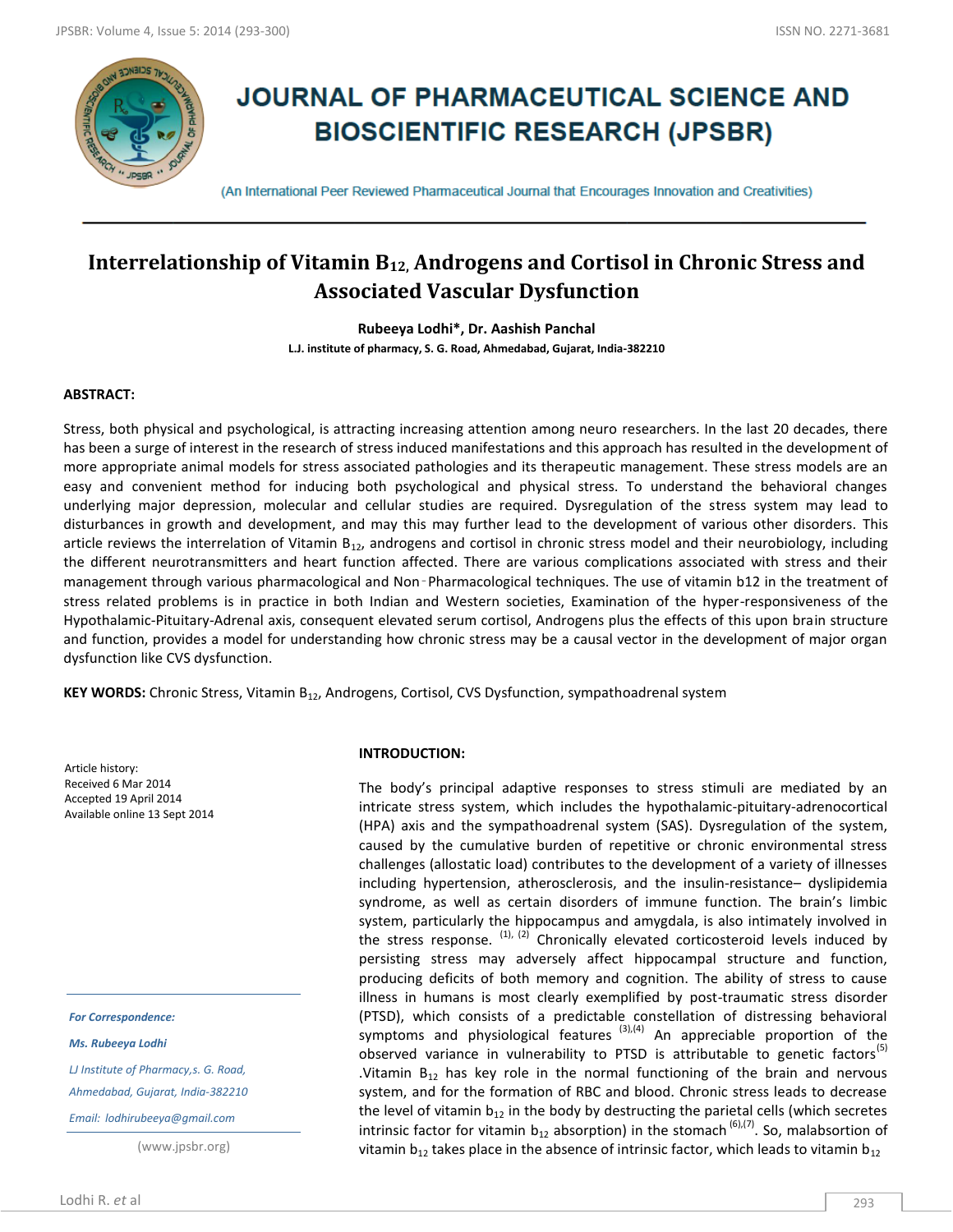deficiency. This lost in functionality of vitamin  $B_{12}$  can be measured clinically as an increased in the homocysteine level in vitro. In the metabolism of Homocysteine during remethylation process, Hcy is reconverted into Methionine. <sup>(8)</sup> This reaction is catalyzed by methionine synthase. Methionine synthase uses Vitamin  $B_{12}$  as a co-factor. So. in absence of vitamin  $b_{12}$ , the process of Methionine synthesis disturbs and resulted in over accumulation of Homocysteine. Increase the level of homocysteine called as Homocysteinaemiais, which is associated with mostly cardiovascular disease  $(CVD)$ .<sup>(9)</sup>HCy increased thrombogenicity, increased oxidative stress, increased inflammatory activation, impaired endothelial function, and finally atherogenesis.  $^{(10)}$ Reproductive activity is one of the main functions that becomes altered and inactivates during the adaptive response to stress .chronic exposure to stressors increases HPA (Hypothalamus-Pituitary-Adrenal) axis activity and concomitantly reduces HPG  $(Hypothalamus-Pituitary-Gonadal)$  axis activity<sup>(11)</sup>This antagonistic relationship between both these axes has been proposed to underlie the inhibition of reproductive function due to stress. The hyperactivity of the hypothalamic-adrenal axis is involved in mediating the effect of stress on the testes and increased glucocorticoid levels are associated with reduction of testosterone biosynthesis by leydig cells which are the primary site of glucocorticoid binding in the testis $(12)$ , $(13)$ 

#### **Experimental Method and Material**

#### **3. Animals:**

Experimental protocols were approved by the Institutional Animal Ethics Committee (IAEC) and was cleared by same before beginning the experiment (No. LJIP/ IAEC /13-14/ 01) following the guidelines of the Committee for the Purpose of Control and Supervision of Experiments on Animals (CPCSEA). Adult male Sprague–Dawley rats, weighing 250-350 g were used in the study. Animals were divided into 5 groups :1)normal control, 2) normal control and vitamin b12 ,3)chronic stress,4)chronic stress and vitamin b12,5)chronic stress, vitamin b12 and testosterone. For all groups of rats were housed per cage in a room with temperature regulated at 22±2 °C, with a 12/12 h light/dark cycle (lights on 07:00 h, lights off 19:00 h). Standard chow pellets and water were given ad libitum, except during the experimental period when food or water deprivation was applied.

#### **4. Drugs:**

Vitamin  $B_{12}$  (500µg/kg) and Testosterone enanthate (0.5mg/100gm) were taken for treatment groups.

#### **1. Stress Procedure:**

All the rats were acclimatized under laboratory conditions and handled daily for a week prior to the commencement of experiment. Two different stress models were used, acute and chronic unpredictable stress. Acute stress was produced by restraining 12 h fasted rats for 150 min inside a cylindrical steel tube (7 cm diameter, 17.5 cm long, with holes for ventilation).Chronic unpredictable stress procedure includes fasting, tail pinching, restraint, overnight wet cage bedding, isolation, forced swimming, day–night reversal, cold-restraint, water deprivation. Individual stressors and time of exposure during chronic unpredictable stress on every day have been summarized in Table 1.  $(17)$ ,  $(18)$ ,  $(19)$ 

| Table 1: Stressor Schedule: |                        |                             |  |  |  |
|-----------------------------|------------------------|-----------------------------|--|--|--|
| Days                        |                        | <b>Stressor Schedule</b>    |  |  |  |
|                             | <b>Morning</b>         | <b>Afternoon</b>            |  |  |  |
| Day 1                       | Tail Pinching $-5$ min | <b>Water Depravation</b>    |  |  |  |
|                             |                        | 18 hr                       |  |  |  |
| Day 2                       | Tilted cage $-4$ hr    | Food Depravation            |  |  |  |
|                             |                        | 18 hr                       |  |  |  |
| Day 3                       | Restrain - 120 min     | Day-Night Reversal          |  |  |  |
|                             |                        | 18 hr                       |  |  |  |
| Day 4                       | Forced Swimming - 20   | Wet Bedding 18 hr           |  |  |  |
|                             | min                    |                             |  |  |  |
| Day 5                       | Cage Rotation-2 hr     | Isolation 18 hr             |  |  |  |
| Day 6                       | Tail Pinching - 5 min  | Food Deprivation 18         |  |  |  |
|                             |                        | hr                          |  |  |  |
| Day 7                       | Restrain - 120 min     | <b>Water Deprivation 18</b> |  |  |  |
|                             |                        | hr                          |  |  |  |

Briefly, rats were subjected to fasting (food deprivation) for 18 h, between 14.00 h to 10.00 h the next day. Tail pinching comprised pinching the tail tip with specially designed steel clips for 5 min. Restraint stress comprised confinement for 150 min inside a cylindrical steel tube(7 cm diameter, 17.5 cm long). Bedding material was soaked with water overnight as a further stressor. For isolation stress, rats were kept alone in a cage for 12 h. For swimming stress, rats were placed in a glass jar (35.5 cm high, 20.2 cm diameter) containing water (depth:25 cm) at 25 °C for 30 min. Day and night reversal involved keeping the rats in the dark during the usual day (3 h) and in high intensity light during the night (12 h). During water deprivation, water was removed for 18 h, between 14.00 h to 10.00 h the next day.

#### **2. Treatment Schedule:**

Animals were randomly divided into various groups as describe above, each group containing 6 rats. The respective groups consist of non-stress, acute stress, chronic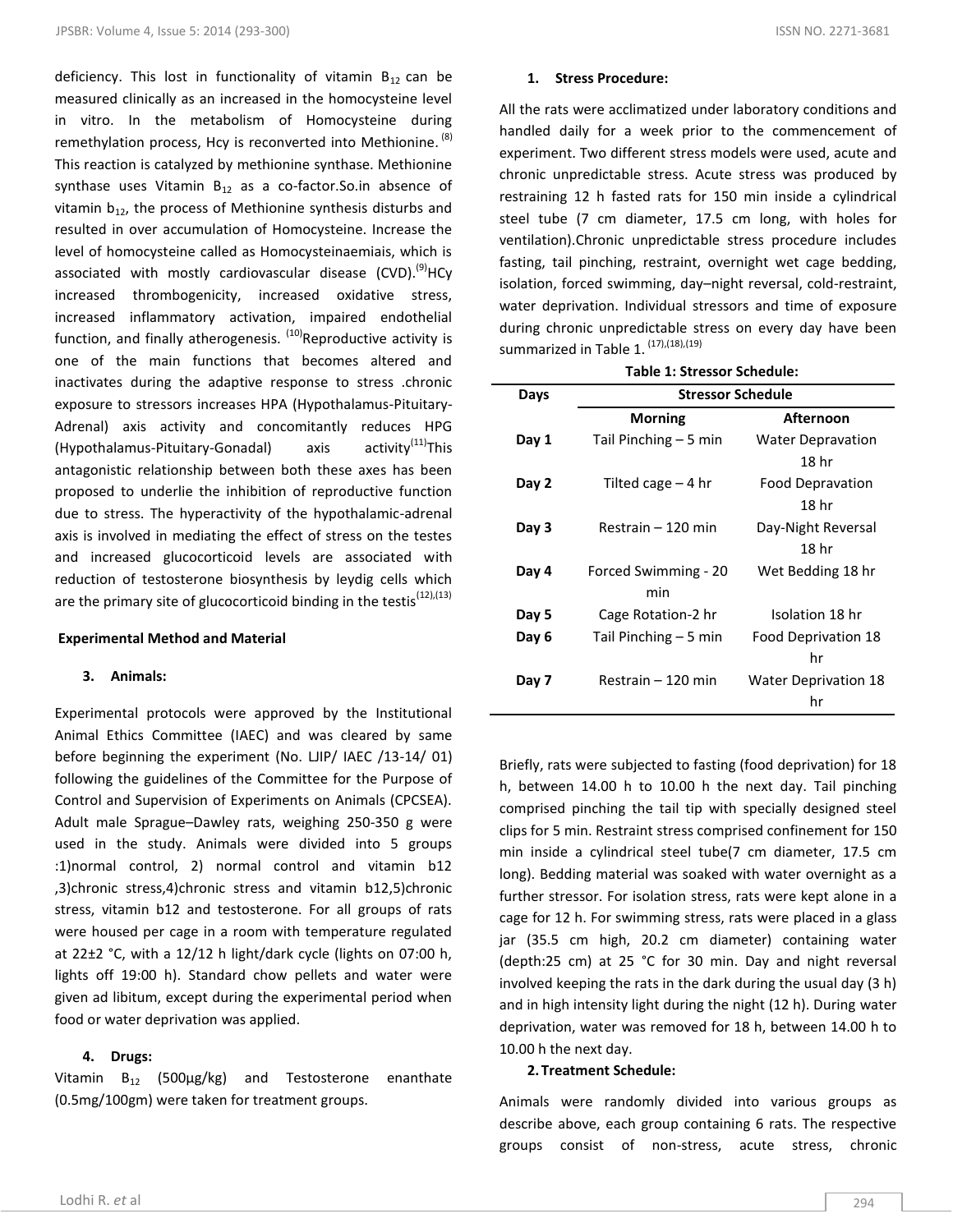unpredictable stress along with Vitamin b12 and testosterone enanthate. Treatment of Vitamin B12 was given daily by oral route and testosterone enanthate was given twice in a week by intra muscular route for 28 days.

## **5. Measurement of parameters**

After 28 days of stressor schedule various parameters like body weight and physical behaviour were measured. Physical behaviour was measured by:Elevated plus maze model, Open field model, Despair swim test, Sucrose consumption test. Blood was collected by retro-orbital route to check blood parameters like Vitamin  $B_{12}$  level, androgen (Testosterone) level, homocysteine level and cortisol level. Animals were sacrificed then, thoracic aorta was isolated to record the Ach induced relaxation of thoracic aorta precontracted with Phenylnephrine.

## **6. Statistical analysis**

The result was expressed as mean ±S.E.M. where n represents the number of rats. Statistical differences between two groups were checked by unpaired t-test and among the groups were checked by one way ANOVA followed by Tukey's multiple comparison tests. The statistical comparisons were carried out using the Sigma Plot software, version 11. A value of P<0.05 was considered as statistically significant. The relationship among normal group and other groups for bio-chemical parameters was assessed by computing Pearson's correlation coefficients. Statistical version 8.0 software (Stat Soft Inc., Tulsa, USA) was used for all statistical analysis. A p< 0.05 level was accepted as significant throughout.

## **Result:**

After  $28<sup>th</sup>$  days of stressor schedule following behavior test were perform:

## **1) Behavior tests**

## **A) Elevated Plus maze model**

Figure 1**Shows the comparison of Behavior of rats by elevated plus maze model in normal control rats, stress control and treated rats.** Each point is represented as Mean±S.E.M. n=6. \*p<0.05,\*\*p<0.01 and \*\*\*p<0.001 compared with normal control rats.### p<0.001 Vs Stress control group. Open arm time spent was significantly decreased in case of chronic stress group rats (p<0.001) than normal controls and drug treated rats**.**



**Figure 1 comparison of Behavior of rats by elevated plus maze model in normal control rats, stress control and treated rats.**

**Open Field Model I II III IV V 0 10 20 30 40**  $15<sup>TH</sup>$ DAY 28THDAY ### ### ### \*\*\* \*\*\* \*\*\* **Groups of Animals NO.of crossings**

## **B) Open field model:**

## **Figure 2 comparison of Behavior of rats by Open field model in normal control rats, stress control and treated rats.**

Figure 2 shows Each point is represented as Mean±S.E.M. n=6. \*p<0.05,\*\*p<0.01 and \*\*\*p<0.001 compared with normal control rats.### p<0.001 Vs Stress control group**,** Open field crossings (mobility) were significantly increased in case of normal group rats p<0.001) and drug treated individuals as compare to stress group.

## **C) Forced Swim model:**

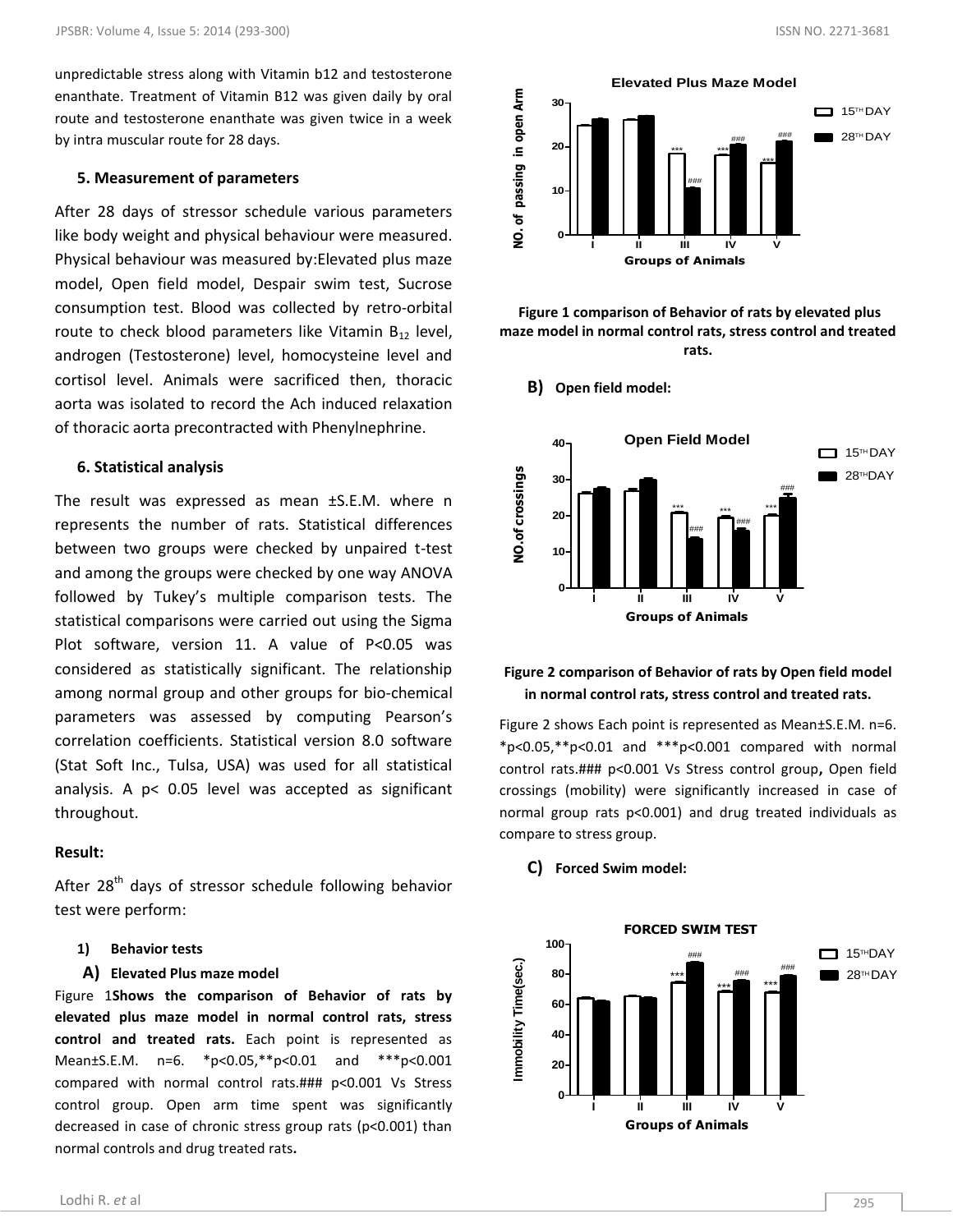Figure 3 each point is represented as Mean±S.E.M, n=6.15<sup>th</sup> day indicates the reading at  $15<sup>th</sup>$  day of experiment while  $28<sup>th</sup>$ day readings indicate the reading at last day of treatment \*\*\*p<0.001 Vs normal group, ###p<0.001Vs stress control group.Immobility time was significantly increased in case of chronic stressed rats (p<0.001) than normal controls and drug treated individuals.

### **D) Sucrose Water Intake model:**



Figure 4 each point is represented as Mean±S.E.M, n=6.15<sup>th</sup> day indicates the reading at  $15<sup>th</sup>$  day of experiment while 28<sup>th</sup> day readings indicate the reading at last day of treatment \*\*\*p<0.001 Vs normal group,###p<0.001Vs stress control group. Sucrose water intake was significantly decrease in case of chronic stressed group (p<0.001) as compare to normal control and treated groups.

## **2) Co- relation of Behavior Parameters and Blood parameters:**

| <b>Behavior</b>                                         | <b>Blood Parameters</b> |              |                 |                     |
|---------------------------------------------------------|-------------------------|--------------|-----------------|---------------------|
| <b>Parameters</b>                                       | <b>Vitamin</b>          | Homocysteine | <b>Cortisol</b> | <b>Testosterone</b> |
| Elevated plus<br>maze model                             | $B_{12}$<br>0.9003      | $-0.9625$    | 0.9615          | 0.6649              |
| Open Field<br>Model                                     | 0.9325                  | $-0.9500$    | 0.9161          | 0.6718              |
| <b>Forced Swim</b><br>Model                             | $-0.9488$               | 0.9573       | 0.9799          | $-0.6734$           |
| <b>Sucrose</b><br>Consumption<br>model                  | 0.8959                  | $-0.9389$    | 0.9590          | 0.5591              |
| <b>Physical</b><br><b>Parameter</b><br>(Body<br>Weight) | 0.9886                  | $-0.9498$    | 0.9632          | 0.5899              |

Negative sign indicates inverse relation between two variables.

Lodhi R. *et* al 296

Elevated plus maze model and open field model shows direct relation with Vitamin  $B_{12}$  level and testosterone level, where as inverse relation with Homocysteine and cortisol levels: This describes that after chronic stress there was significant result seen in all blood parameters.

**3) Regression Analysis of Behavior Parameters and Blood parameters:**

| <b>Behavior</b>                                                  | <b>Blood Parameters</b> |                            |          |                           |
|------------------------------------------------------------------|-------------------------|----------------------------|----------|---------------------------|
| <b>Parameters</b>                                                | <b>Vitamin</b>          | Homocysteine               | Cortisol | <b>Testosterone</b>       |
| <b>Elevated plus</b><br>maze model                               | $B_{12}$<br>$R^2$ =0.03 | $R^2$ = -0.21              | 0.19     | $R^2$ = - $R^2$ =0.05     |
| Open Field<br>Model                                              |                         | $R^2$ =0.75 $R^2$ = -0.22  | 0.19     | $R^2$ = - $R^2$ =0.06     |
| <b>Forced Swim</b><br>Model                                      | $R^2 = -$<br>0.06       | $R^2 = 0.07$               |          | $R^2$ =0.05 $R^2$ = -0.07 |
| <b>Sucrose</b><br>Consumption                                    |                         | $R^2$ =0.012 $R^2$ = -0.28 | 0.26     | $R^2$ = - $R^2$ =0.01     |
| model<br><b>Physical</b><br><b>Parameter</b><br>(Body<br>Weight) |                         | $R^2$ =0.034 $R^2$ = -0.08 | 0.06     | $R^2$ = - $R^2$ =0.03     |

Negative sign indicates inverse relation between two variables, According to regression analysis result: positive value of regression coefficient  $(R<sup>2</sup>)$  shows direct relation between behavior parameters and blood parameters, whereas negative value indicates inverse relation of two variables**.**

#### **4) Co-relation of Blood Parameters:**

| <b>Blood</b>            | <b>Vitamin</b> | Homocysteine | Cortisol | <b>Testosterone</b> |
|-------------------------|----------------|--------------|----------|---------------------|
| <b>Parameters</b>       | $B_{12}$       |              |          |                     |
| Vitamin $B_{12}$        | 1              | $-0.9822$    |          | 0.6657              |
|                         |                |              | 0.9827   |                     |
|                         |                |              |          |                     |
| Homocysteine            |                | 1            | 0.9947   | $-0.7080$           |
|                         | 0.9822         |              |          |                     |
| Cortisol                |                | 0.9947       | 1        | $-0.6782$           |
|                         | 0.9827         |              |          |                     |
|                         |                |              |          |                     |
| Testosterone            | 0.6657         | $-0.7080$    |          | 1                   |
|                         |                |              | 0.6782   |                     |
| <b>Negative</b><br>sign | indicates      | inverse      | relation | between<br>two      |

variables. According to co-relation result: positive value of parameters shows direct relation between blood parameters, whereas negative value indicates inverse relation of two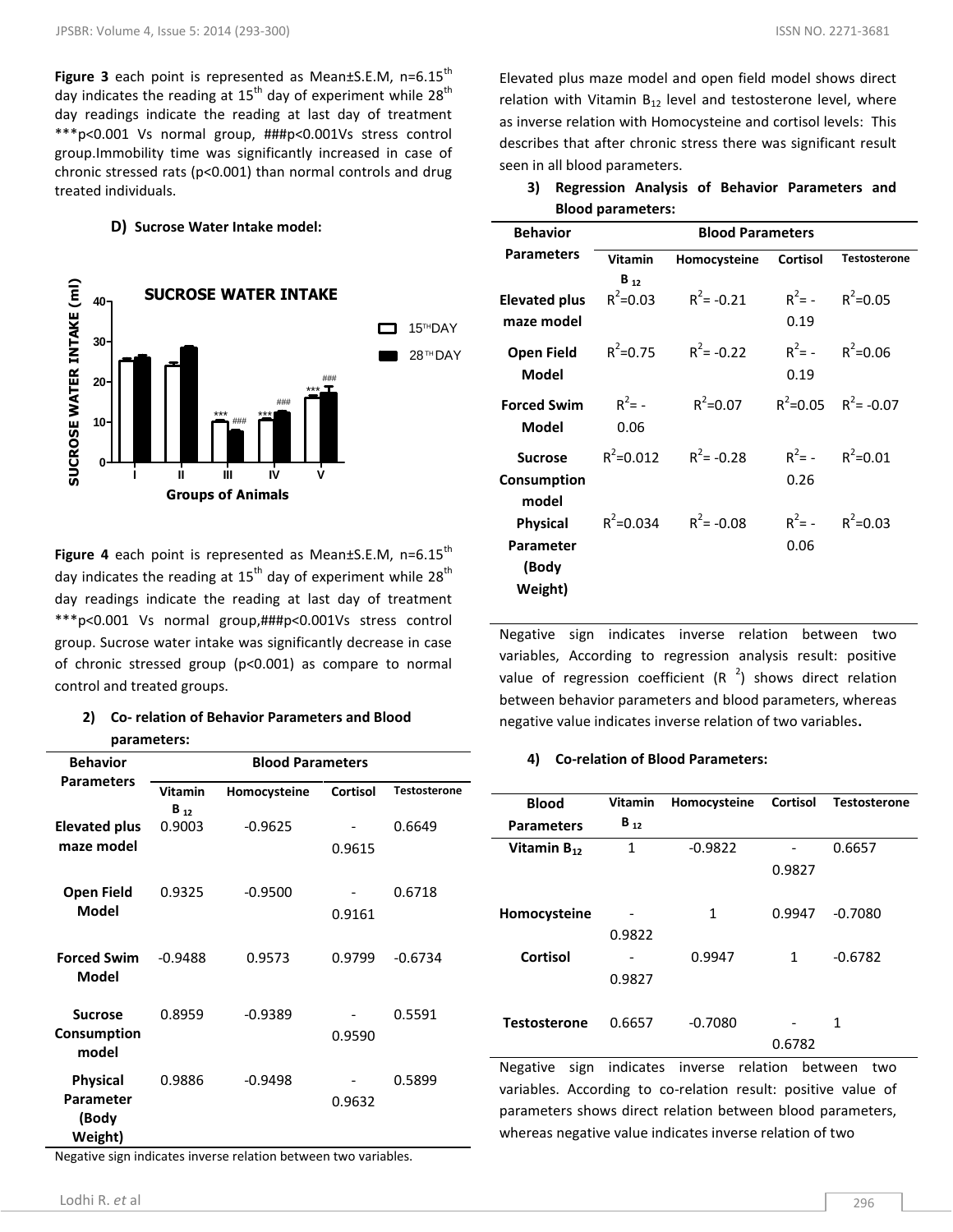variables. That shows if vitamin  $b_{12}$  level decreases there are significant decrees in testosterone level where as significant increase in the Homocysteine level and cortisol level:

## 5) **Regression Analysis of Blood parameters:**

| <b>Blood</b><br><b>Parameters</b> | Vitamin B<br>12   | Homocysteine  | <b>Cortisol</b>   | <b>Testosterone</b> |
|-----------------------------------|-------------------|---------------|-------------------|---------------------|
| Vitamin $B_{12}$                  | $R^2=1$           | $R^2 = -0.17$ | $R^2 = -$<br>0.15 | $R^2$ =<br>0.059    |
| Homocysteine                      | $R^2 = -$<br>0.17 | $R^2 = 1$     | $R^2$ =<br>0.077  | $R^2 = -$<br>0.34   |
| Cortisol                          | $R^2 = -$<br>0.15 | $R^2 = 0.077$ | $R^2 = 1$         | $R^2 = -$<br>0.23   |
| <b>Testosterone</b>               | $R^2 = 0.059$     | $R^2 = 0.077$ | $R^2 = -$<br>0.23 | $R^2 = 1$           |

Negative sign indicates inverse relation between two variables. According to regression analysis result: positive value of regression coefficient  $(R<sup>2</sup>)$  shows direct relation between blood parameters, whereas negative value indicates inverse relation of two variables

## 6) **Effect on Vascular Reactivity study:**

## **A ) Comparison of pD2 values and % R max of ONOO- and Acetylcholine**



**Figure 6** Concentration response curve of  $ONOO(10^{-11}M$  to  $10^{-11}M$  $3^3$ M) induced relaxation in control and stressed aortic strips, precontracted with PE  $(10^{-5}M)$ . Values are expressed in means  $± S.E.M., n = 6. *P < 0.05$  and  $*** P < 0.001$  and Vs control



**Log [M] Con. Of Ach**

**Figure 7** Concentration response curve of Ach  $(10^{-11}M$  to  $10^{-11}M$  $3$ M) induced relaxation in control and stressed aortic strips, precontracted with PE  $(10^{-5}M)$ . Values are expressed in means  $\pm$  S.E.M., n = 6. \*\*P<0.01 and \*\*\* P<0.001 and Vs control.

ONOO- and Ach induced relaxation was impaired in stressed aortic strip as compared to control. This may indicate the development of vascular and endothelial dysfunctions in stressed rats respectively.

## **B) Effect of treatment on aortic strips of various groups:**



Figure 8 Cumulative concentration response curves (CRCs) of ONOO<sup>(</sup>A) and Ach (B) on endothelium intact aortic spiral preparations obtained from stressed rats and treated rats. Each point is represented as Mean  $\pm$  S.E.M. n = 6. \* p<0.05 \*\* p<0.01 and \*\*\*p< 0.001 Vs respective stressed group.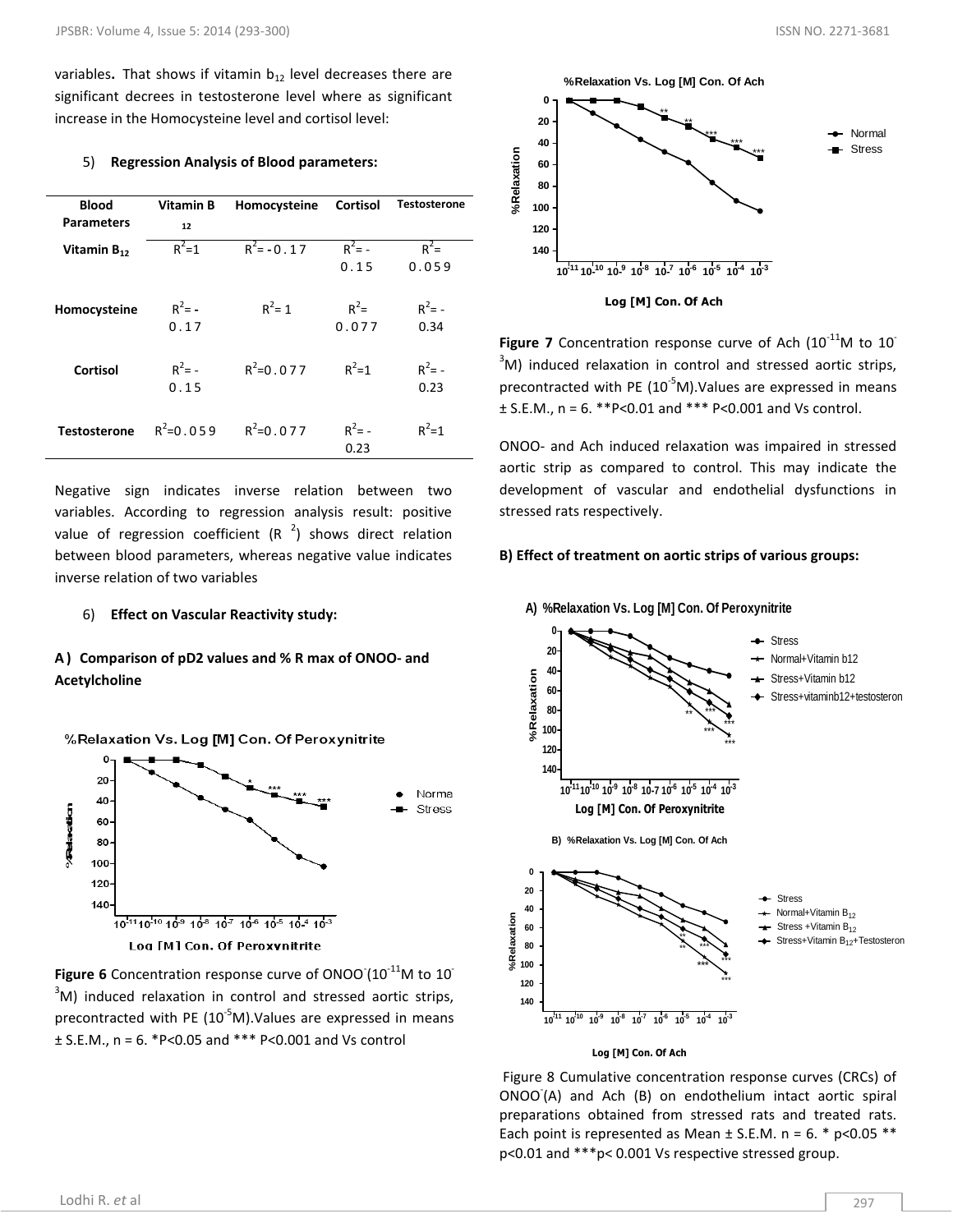Treatment showed significantly increased (p<0.01) the ONOOand Ach induced relaxation as compared to stressed rats.

#### **Discussion**

Chronic stress influences the Sympathoadrenal system and the hypothalamic pituitary adrenocortical (HPA) axis, which are, in turn, mediated by the hippocampus .Stress stimulates the release of corticotropin-releasing factor (CRF), from the hypothalamic paraventricular nucleus (PVN), into the hypophysial-portal circulation, where it induces the release of adrenocorticotropin hormone (ACTH) from the anterior pituitary and glucocorticoids (cortisol in humans; corticosterone in rodents) from the adrenal glands.<sup>(1)</sup>

Activation of this axis, results in glucocorticoid release into systemic circulation.Stress and glucocorticoids have specific effects on cognitive functions in humans and in animal models. These hormones trigger physiological "fight-or-flight" mechanisms, which include increases in heart rate, respiration rate, fat and carbohydrate breakdown, and blood pressure.

Chronic stress leads to decrease the level of vitamin  $B_{12}$  in the body by destructing the parietal cells (which secretes intrinsic factor for vitamin  $b_{12}$  absorption) in the stomach. So, malabsortion of vitamin  $B_{12}$  takes place in the absence of intrinsic factor, which leads to vitamin  $B_{12}$  deficiency. <sup>(6), (7)</sup>

Stress disrupts the circadian rhythmic secretion of cortisol. An effective method to phase-shift circadian rhythm is a combination of bright-light exposure and methylcobalamin. Methylcobalamin is thought to assist bright light in resetting the circadian rhythm by enhancing the light sensitivity of the circadian clock. Methylcobalamin also appears to generate the right quality of sleep activity by both reducing sleep time and improving sleep quality, resulting in feeling refreshed upon waking.(9)

Plasma Homocysteine concentrations accumulate with  $B_{12}$ deficiency thus providing a functional biomarker of vitamin  $B_{12}$ status. Elevated total plasma Homocysteine (tHcy) is an independent risk factor for peripheral vascular, cerebrovascular, and coronary artery disease (CAD).

In general, there is a great increase in serum adrenal steroids for a short period after acute stress. With the prolonged exposure to extreme stress, serum adrenal steroids concentrations become subnormal and appear to affect directly or indirectly the depression of serum reproductive steroids like cortisol and testosterone.<sup>(20),(21)</sup>

The increased body weight of the rats is especially responsive to the administration of androgens Testosterone enanthate, at a dose of 0.5mg/kg, produced a significant increase in body weight. The analyses of the organs of rat treated with testosterone demonstrated that the hormones definitely stimulated the synthesis of protein independently of each other

These studies are solely based on chronic stress induced depressive behavior. Results obtained from EPM test clearly indicates that an increase tendency of rodents to enter in the open-arm and

their time spent in that arm is an index of anti-anxiety behavior of rodents. Similarly, the observations of OFT demonstrates the tendency of rodents to avoid brightly illuminated areas, and this avoidance is confused as a symptom of anxiety. Normal rats generally show increased ambulation and rearing in a novel open field. Whereas, stressed rats display decreased ambulation and rearing in a novel open field Considering immense validity and reliability of depressive-like states in Learned Helplessness (LH)nature of depression.

stressed animals have loss of weight, agitation, decreased locomotors activity, sleep disturbances, decreased libido, reduced learning in some tests but not in spatial learning tests, and alterations in the HPA axis, with elevated corticosterone. Anhedonia has been postulated as a central symptom of depression, which can be monitored in animals using sucrose preference tests. An anhedonic state generated on the rats by the CMS was reflected as a reduction in their sucrose consumption of at least 2 g.

Vascular dysfunction was shown from the increase Homocysteine level, the mechanism behind the vasorelaxation effect of ONOO on rat cerebral arteries. The ONOO exerted vasodilation due to activation of potassium channel, myosin phosphates and elevation of sGC.

Endothelial dysfunction is considered to represent reduction of bioavailability of nitric oxide .So with special emphasis of ONOO induced relaxation in stressed aorta, study was carried out to elucidate potassium channel dysfunction

Present experiment showed that, in stressed rat thoracic aortic strips, ONOO and Ach induced relaxation was impaired as compared to normal control rat thoracic aortic strips. Ach induced relaxation in rat aortic strip were significantly reduced in stressed rats indicating endothelial dysfunction, while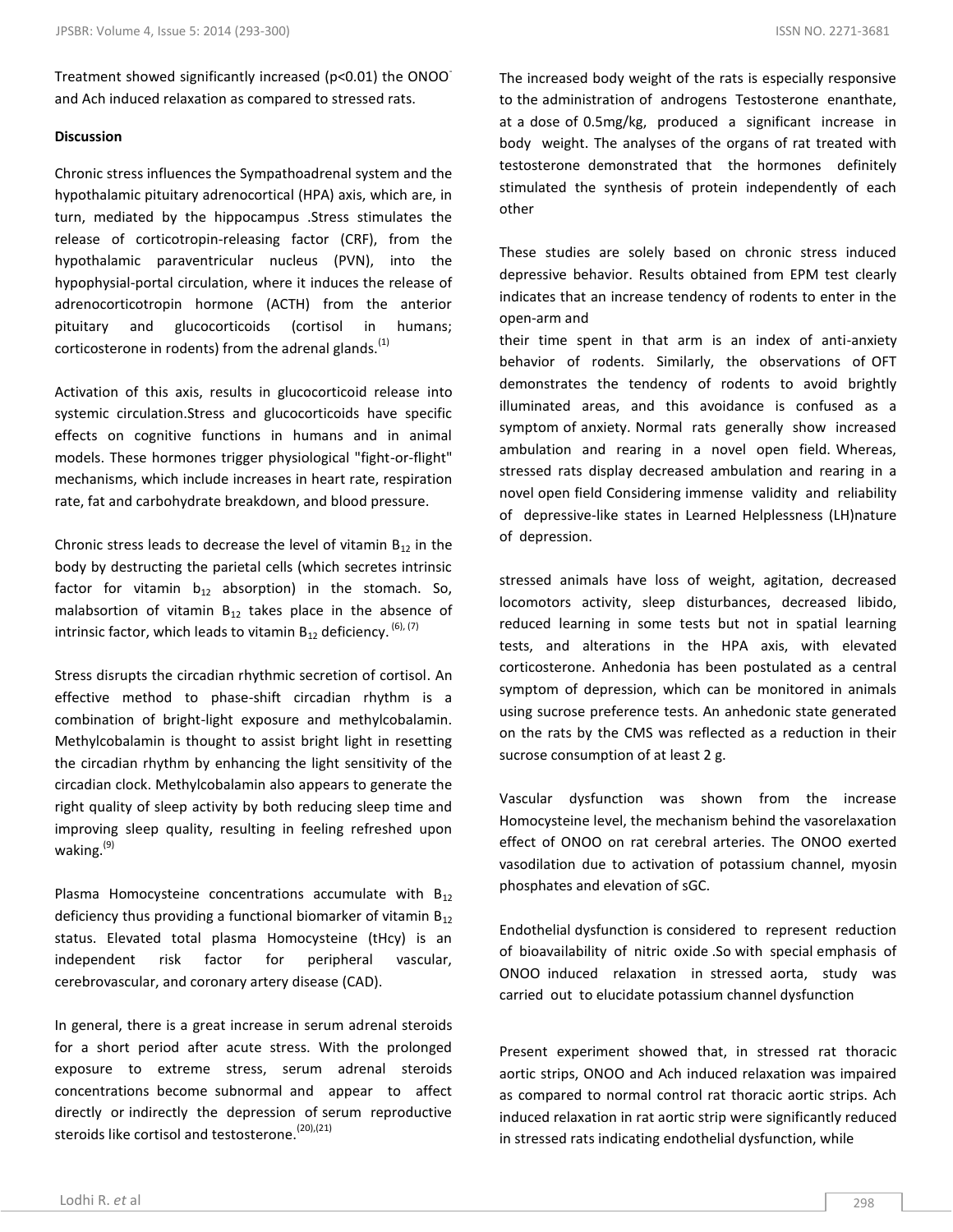ONOO induced relaxation in rat aortic strips of stressed rats were significantly impaired indication vascular dysfunction .Treated groups significantly increase the ONOO and Ach induced relaxation as compared to stressed rats showed endothelial and vascular protective effect.

Chronic stress and vitamin  $b_{12}$  level thereby increases serum homocysteine levels and which produced vascular endothelial dysfunction. Also over expression of adrenal gland promotes  $Na<sup>+</sup>$  retention, osmotic retention of H<sub>2</sub>O, and increasing blood pressure by increasing blood volume

## **Conclusion:**

At the end of the study, it was observed that treatment with vitamin  $B_{12}$  and testosterone has shown significant change in stress responses on physical parameters as well as on blood parameters. Vitamin  $B_{12}$  and testosterone treated group's shows significant response in elevated plus maze model, open field model, despair swim test and sucrose consumption tests. In elevated plus maze model no. of entries increases in open arm by normal control groups and treatment control groups as compare to disease control group. Same expected responses were seen in open field model, sucrose consumption test and despair swim test, also significant decreases were measured in vitamin  $B_{12}$  level and testosterone level increases the level of homocysteine and cortisol in blood parameters. By doing correlation co-efficient analysis there was good correlation seen between all stress parameters (behaviour parameters) and blood parameters, which justify the title of thesis that there is significant interrelation occur between Vitamin  $B_{12}$ , androgens and cortisol in chronic stress and associated vascular dysfunction By dose response curve it had been noted that vascular relaxation property was reduced in chronic stress condition as compare to normal control and treatment treated groups.

 Thus from the above result it can be concluded that there is significant interrelationship present in vitamin  $B_{12}$ , androgens and cortisol in chronic stress conditions and associated vascular dysfunction . Elevation in either of these three blood parameter may lead to potential biomarker parameter for chronic stress condition and related vascular dysfunction.

#### **Acknowledgement:**

The authors are thankful to Dr. Kilambi Pundarikakshudu, Director of L.J. Institute of Pharmacy, Sarkhej, Ahmedabad who provided me all facilities and good faculty in college for research work. The authors themselves are responsible for all funding for the research.

#### **References:**

- 1. McEwen S, "Protection and Damage from Acute and Chronic Stress: Allostasis and Allostatic Overload and Relevance to the Pathophysiology of Psychiatric Disorders", Annals of the New York Academy of Sciences, 2004, 1032:1-7.
- 2. Alkadhi K, "Brain Physiology and Pathophysiology in Mental Stress", International Journal of Neuropsycho pharmacology, 2013:1-23.
- 3. Adam T, Epel E, "Stress, eating and the reward system", Physiology & Behavior, 2007, 91:449–458.
- 4. Kathleen A, "Nutrients and Botanicals for Treatment of Stress: Adrenal Fatigue, Neurotransmitter Imbalance, Anxiety, and Restless Sleep", Alternative Medicine Review, 2009, 14(2): 114-140.
- 5. Selye H, "The general adaptation syndrome and the diseases of adaptation", Journal of Clinical Endocrinology1946, 6:117-231.
- 6. Allen H, Stabler P, Savage G,Lindenbaum J, "Metabolic abnormalities in cobalamin (vitamin- $B_{12}$ ) and folatedeficiency.FASEB,1994,7, 1344-1353
- 7. Hughes C, Ward M, Hoey L, Mcnulty H, "Vitamin  $B_{12}$  and ageing: current issues and interaction with folate", Annals of Clinical Biochemistry,2013,50(4) 315–329.
- 8. Sachdev P, "Homocysteine and neuropsychiatric disorders",Rev Bras Psiquiatr, 2004, 26(1):49-55.
- 9. Mager A,Orvin K,Koren-Morag N,Lev I,Assali A, Kornowski R, Shohat M,Battler A,Hasdai D, "Impact of Homocysteine-Lowering Vitamin Therapy on Long-Term Outcome of Patients With Coronary Artery Disease", The American Journal of Cardiology ,2009,104:745–749
- 10. Castranova D,King W,Woods C,"The effects of stress on androgen production, spermiation response and sperm quality in high and low cortisol responsive domesticated male striped bass", Aquaculture,2005,246: 413 – 422.
- 11. Gorzalka B,Hanson L,Brotto L, "Chronic Stress Effects on Sexual Behavior in Male and Female Rats: Mediation by 5-  $HT<sub>2A</sub>$  Receptors, Pharmacology Biochemistry and Behavior,1998,61(4),405-412.
- 12. Faldikova L,Diblokova I,Canderle J,Zraley Z Veznik Z, "Effect on nutrition,spcial factors and chronic stress on mouse leyding cell testosterone production",vet. Med. czech, 2001, 46(6):160-168.
- 13. Hellhammer D, Wust S, Kudielka B, "Salivary cortisol as a biomarker in stress research", Psychoneuroendocrinology, 2009, 34:163—171.
- 14. Moat S,Lang D,McDowell I,Clarke Z,Madhavan A,Lewis M, Goodfellow J, "Folate, homocysteine, endothelial function and cardiovascular disease", Journal of Nutritional Biochemistry,2004, 15:64 –79.